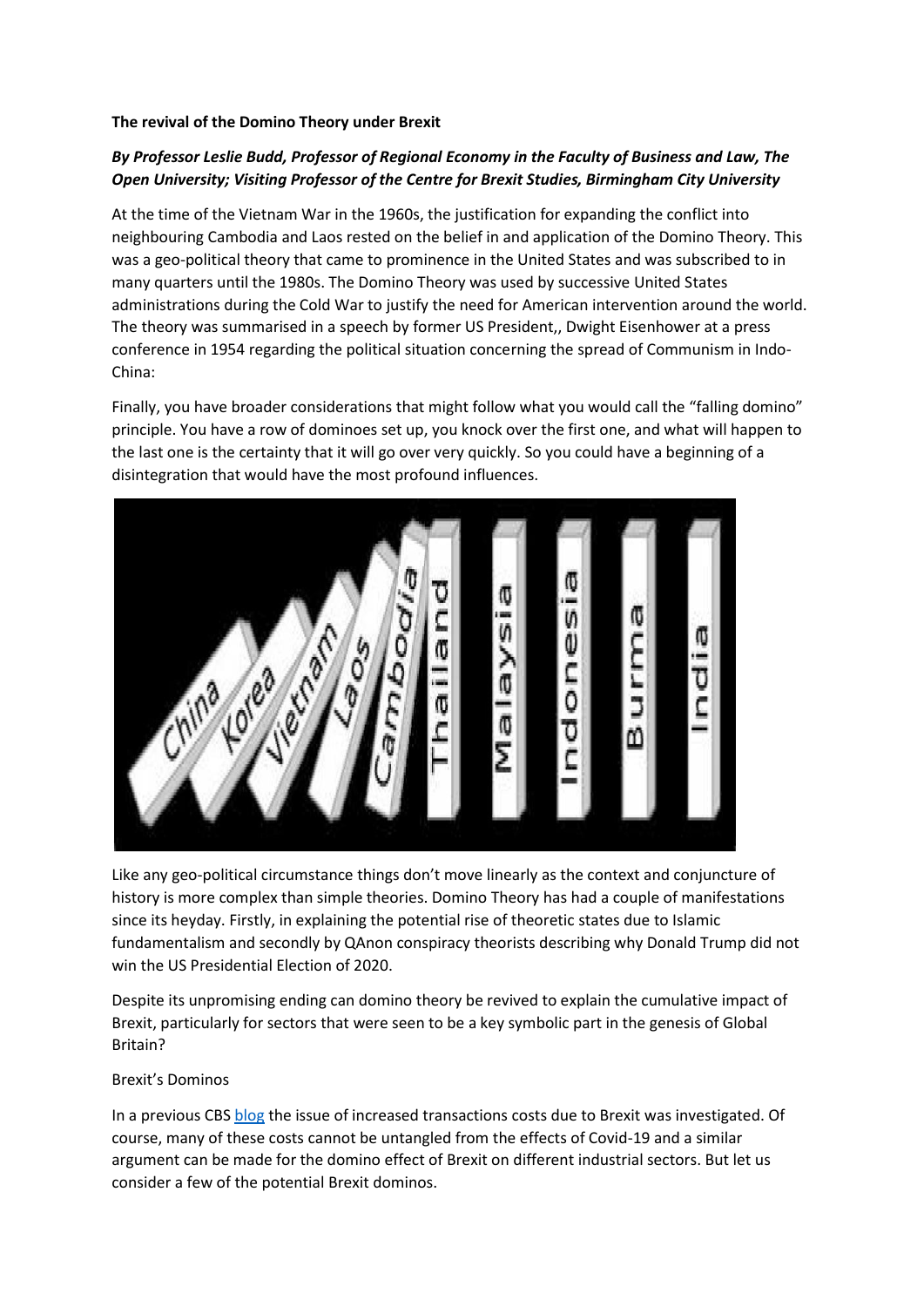### [Northern Ireland Protocol \(NIP\)](https://youtu.be/z3zdgLxE7KE)



The NIP was the compromise agreement between the UK and the EU to avoid a land border between NI and the Republic of Ireland (ROI) and potentially undermine the conditions of the 1998 Good Friday Agreement. As part of the UK-EU Trade and Co-operation agreement, NI remains part of the UK customs union and effectively the EU Single Market that consequently places a border down the Irish Sea and impacts directly on the Great Britain (GB) – [Northern Ireland \(NI\) trade flows and](https://www.economicsobservatory.com/how-is-brexit-affecting-northern-irelands-economy)  [transactions.](https://www.economicsobservatory.com/how-is-brexit-affecting-northern-irelands-economy) The factors underlying wobbling of this domino include, inter alia:

· Imports from GB into ROI were up in February 2021, compared to January from £405m to £564m, but were still sharply down compared to almost £1.2bn in the same month last year;

· Increased exports from NI to ROI rose by £245.9m in February 2021 compared to £125.9m in the same month of the previous year. Exports to NI from the ROI rose from £146m to £201m;

· Estimated three-fold increase in GB-NI freight administrative costs from £50 to £150 per load;

· Diversion of freight traffic from Ireland to EU via GB to Dublin and Rosslare Europort onto French ports in Normandy and Brittany to avoid delays but increasing costs.

Fishing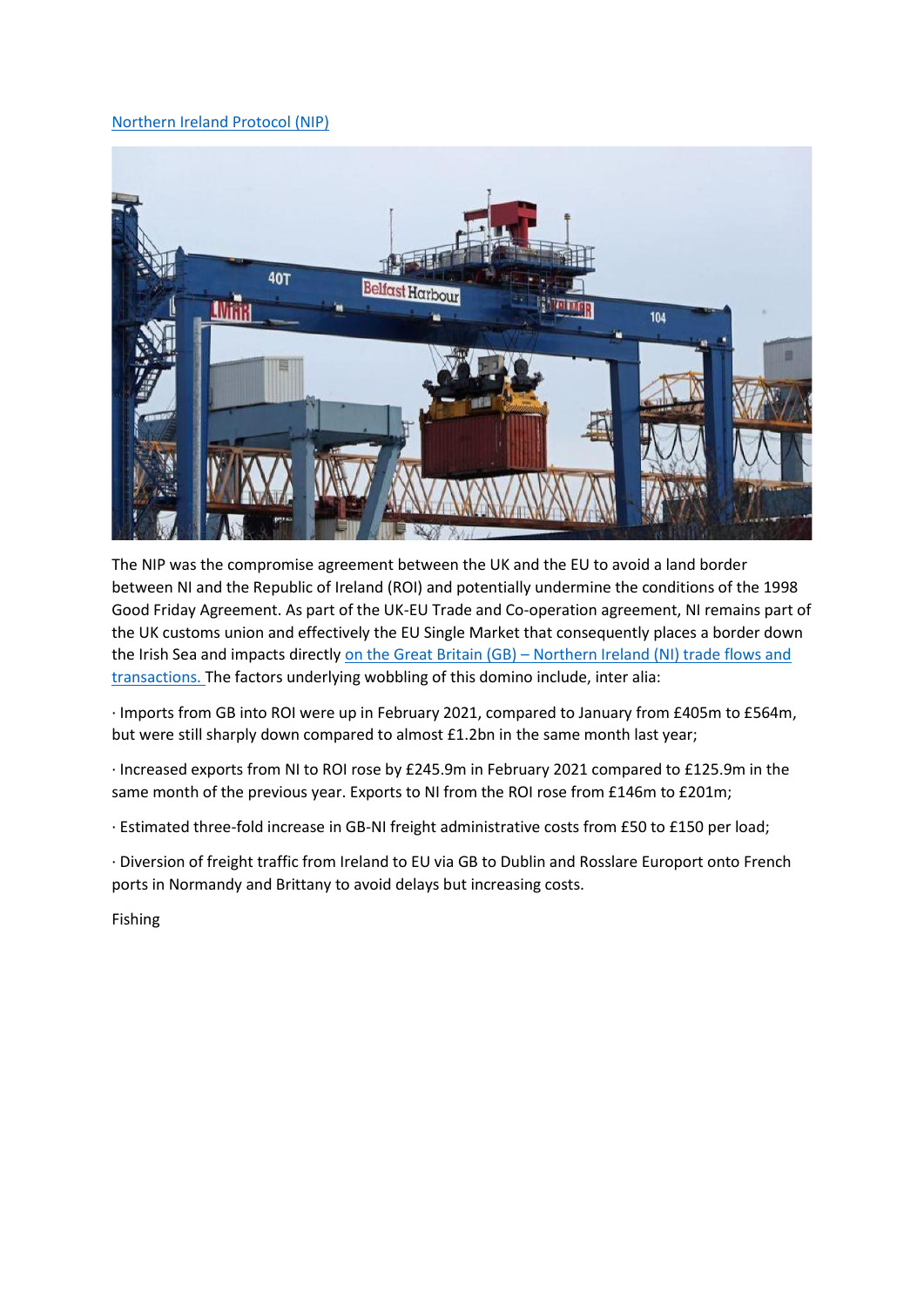

The co-operation agreement between the UK and the EU agreed that 25% of EU boats' fishing rights in UK waters would be transferred back to the UK over the next five and a half years; the UK had originally demanded cuts of 60-80%. Fishing is only a tiny part of the total economy both in the UK and in the EU. In 2020 the UK's fishing and fish processing industries employed 24,000 people and contributed £1.4 billion to the economy. That is a tiny portion of the total UK economy that is worth around £2.2trillion. It also only involves around 0.1% of the UK's workforce. By contrast, the financial services industry was worth £126 billion and the automotive industry £49 billion. But within the discourse of Take Back Control and promoting Global Britain fishing has become symbolic.

In the context of rising anger among the UK fishing industry that the EU Trade and Co-operation Agreement did not deliver what it thought was promised by the UK government a number of wobbling factors for the fishing domino are now occurring: · The aftermath of the failure to agree a fishing quota deal with Norway that could lead to a 40% reduction in business for fishermen in the North-East of England;

· The effective collapse of UK shellfish whose unpurified catch has been banned by the European Commission under the Brexit withdrawal agreement. The industry had been wrongly advised by the Department for Environment, Food and Rural Affairs (DEFRA) that this ban would end in April 2021;

· The variable change in the value and volume of catches of the fishing industry across the UK: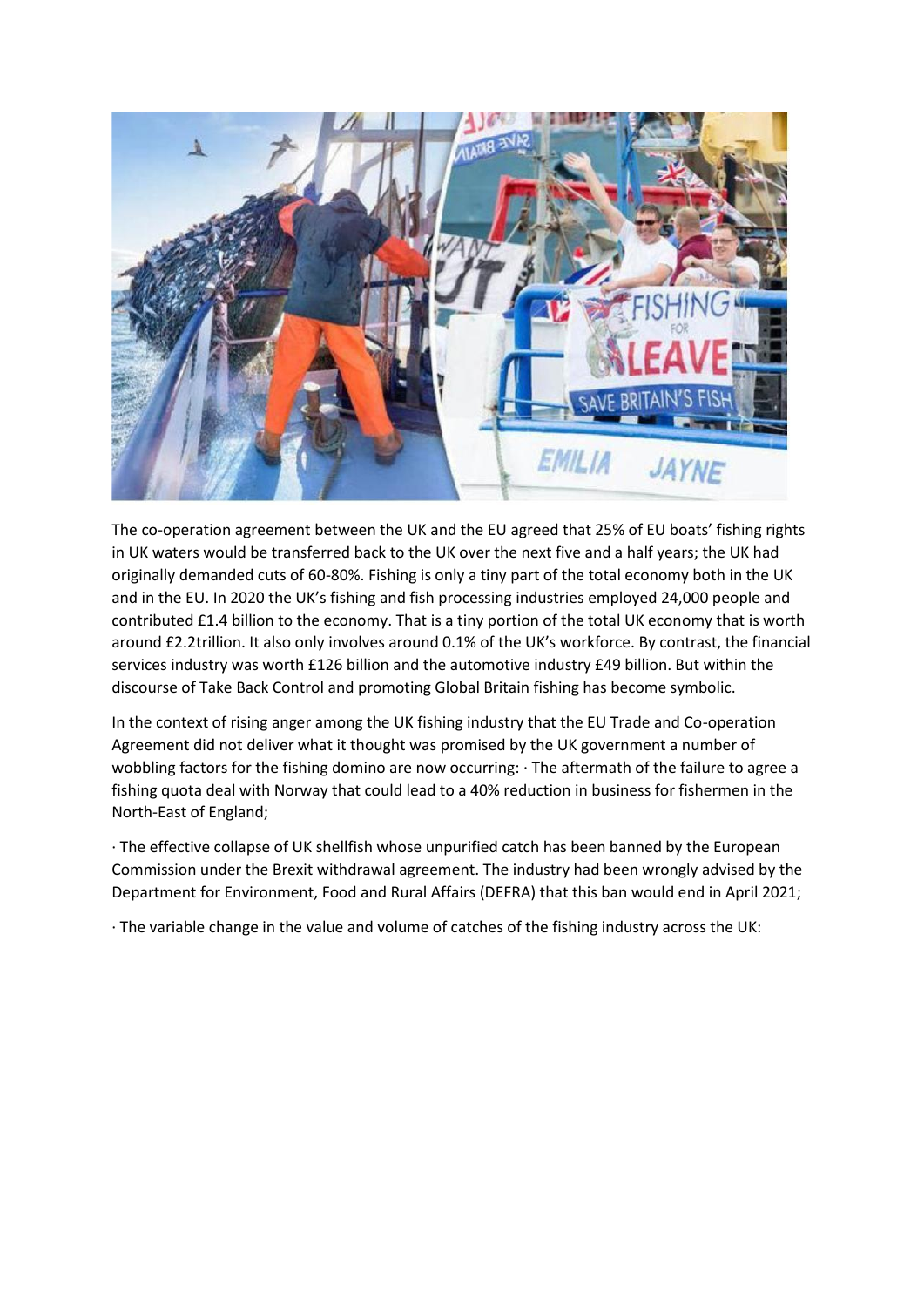| Value<br>(£000s)    | 2019   | 2020   | 2021    | 2019 vs<br>2021 | 2020 vs<br>2021 |
|---------------------|--------|--------|---------|-----------------|-----------------|
| England             | 25,736 | 21,523 | 17,367  | $-33%$          | $-19%$          |
| Northern<br>Ireland | 9,707  | 8,004  | 11,270  | 16%             | 41%             |
| Scotland            | 86,350 | 75,196 | 100,519 | 16%             | 34%             |
| Wales               | 976    | 718    | 571     | $-42%$          | $-21%$          |

| Live weight of<br>landings (tonnes) | 2019   | 2020   | 2021   | 2019 vs<br>2021 | 2020 vs<br>2021 |
|-------------------------------------|--------|--------|--------|-----------------|-----------------|
| England                             | 12,595 | 12,413 | 12,142 | $-4%$           | $-2%$           |
| Northern Ireland                    | 7,946  | 6,784  | 12,089 | 52%             | 78%             |
| Scotland                            | 59,426 | 56,528 | 87,106 | 47%             | 54%             |
| Wales                               | 491    | 380    | 292    | $-41%$          | $-23%$          |

#### Farming

The UK Cabinet has agreed to move quickly to negotiating a free-trade deal with Australia that would be zero-tariff for its exports to the UK within 15 years. There has been disquiet within the farming industry that much is being sacrificed for a deal worth 0.02% of GDP over 15 years, particularly food standards. The effects will also have a territorial dimension in that it is estimated that the agriculture sector in NI could be 0.25% lower because of tariff-free Australian imports that is also part of an all-Ireland single market for agri-food.



Australia produces and exports more than twice the amount of beef compared to the UK, so why is the UK rushing to sign a deal that could have a significant impact on British farming but little on GDP. Again, the answer seems to lie with the ambitions of Global Britain that the UK government is seeking to promote with membership of the Comprehensive and Progressive Agreement for Trans